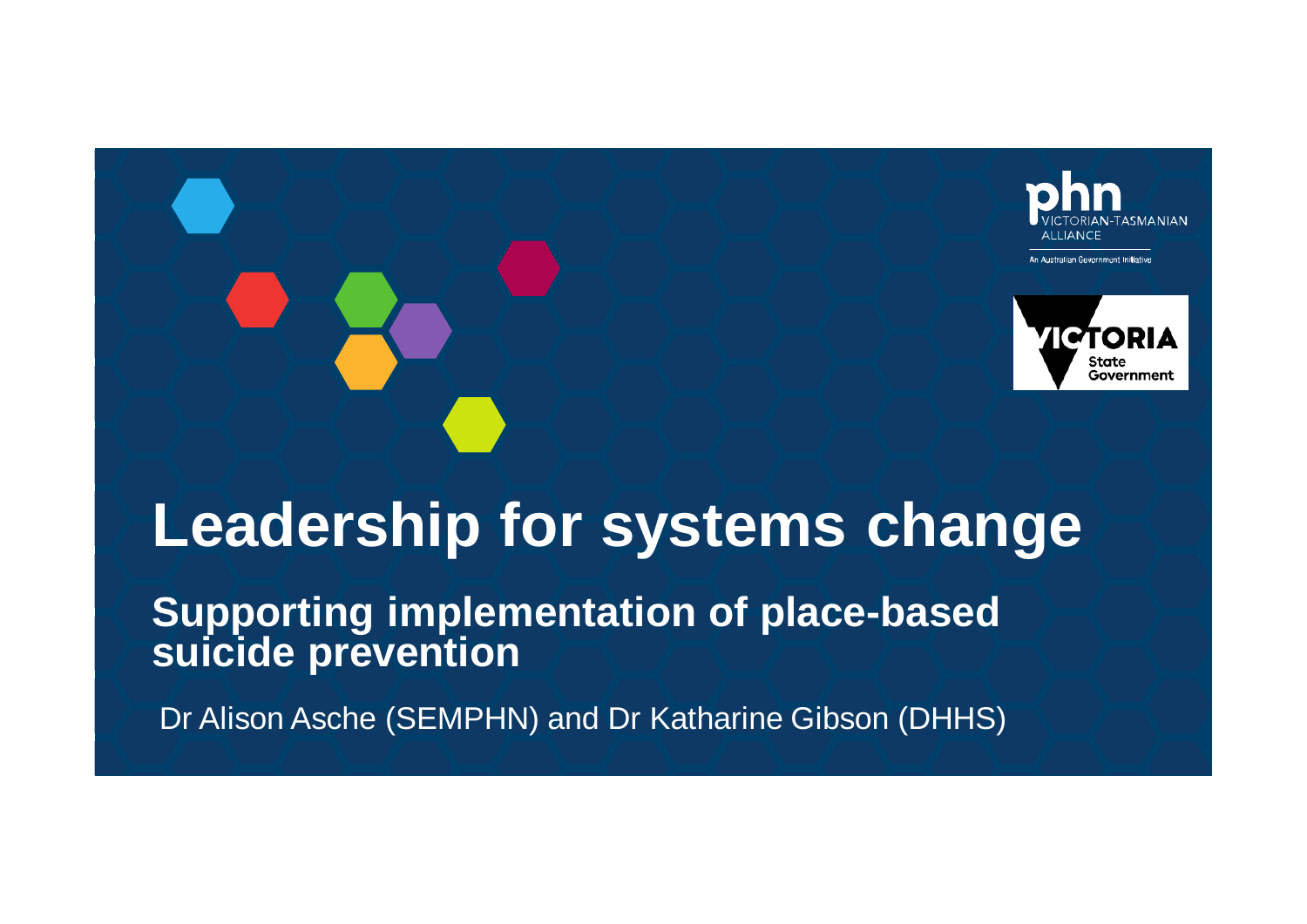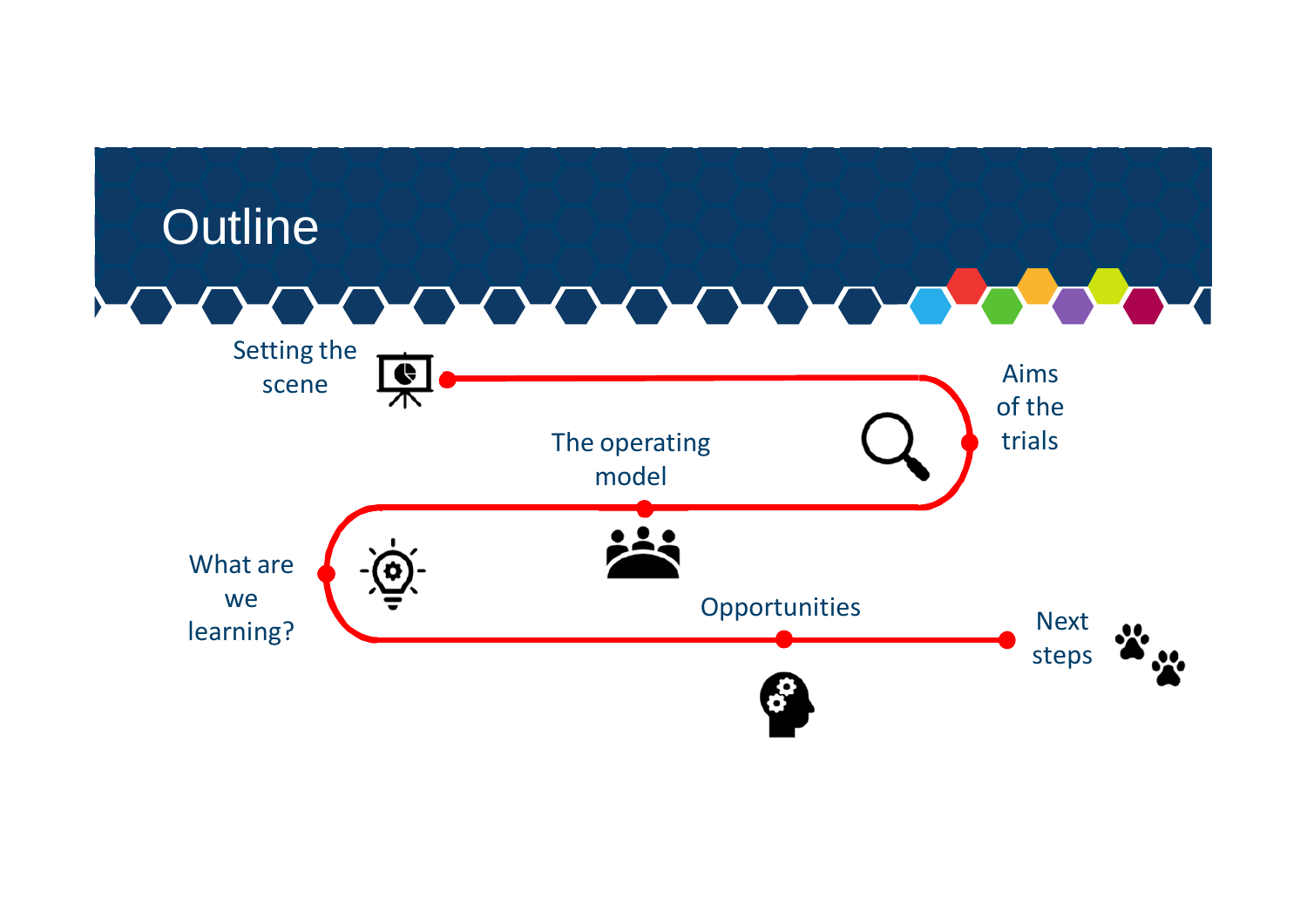#### Setting the scene LO DO DO DO **DODD DE EVERY YEAR IN VICTORIA, SUICIDE TAKES MORE THAN TWICE**

#### AS MANY LIVES AS THE ROAD TOLL

#### **SUICIDE RATES BY SEX**



Average annual age-standardised rate per 100,000 2008-17

#### **621 VICTORIAN LIVES LOST IN 2017**

#### **SUICIDE AND AGE**



**The largest** number of suicide deaths (59%) involve people aged 25-54 years.



The suicide rate is higher in areas outside Greater Melbourne

**SUICIDE IN RURAL AREAS**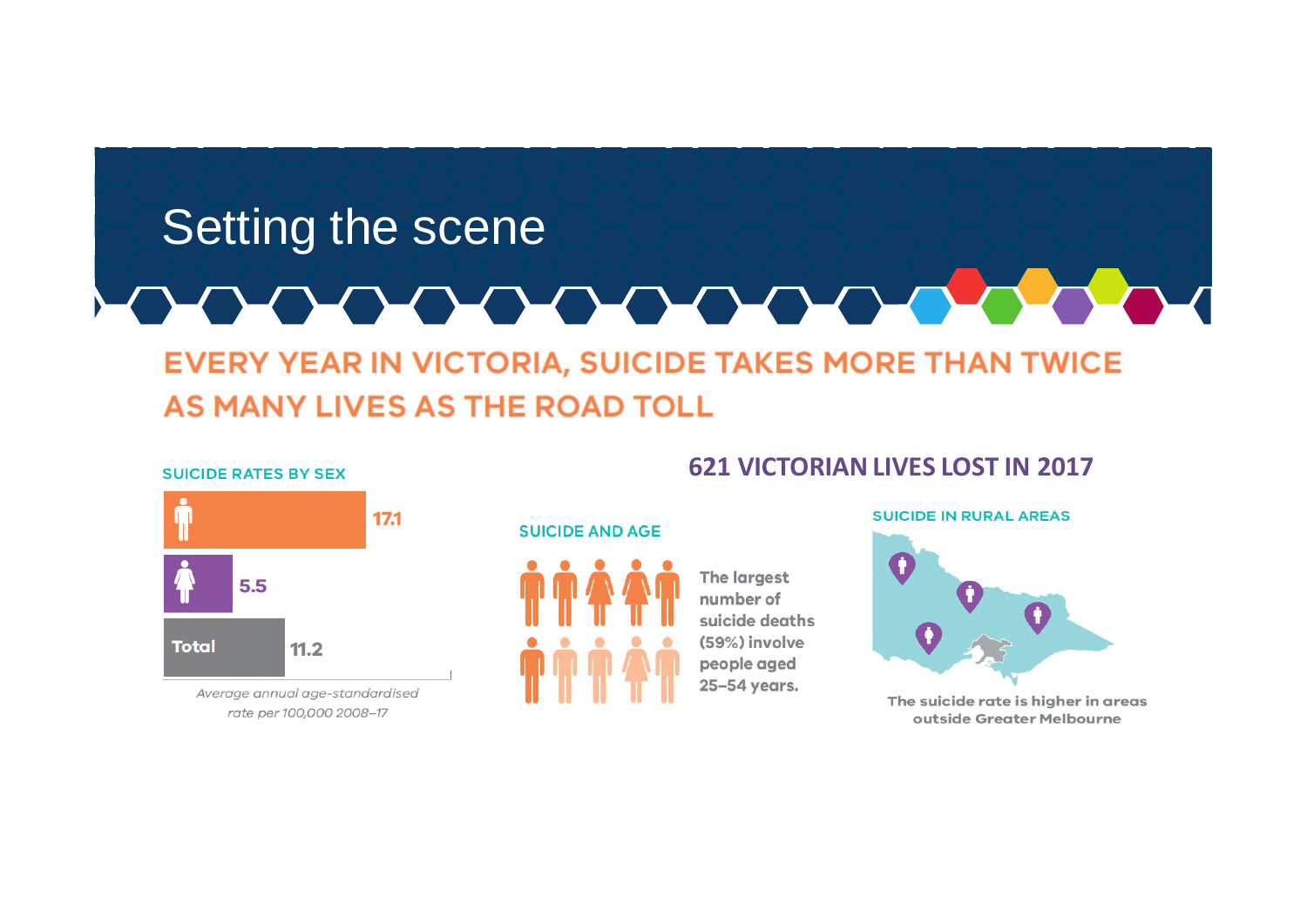# Place-based suicide prevention trials

#### **LOUISIAN DE L'AUTRES** <u> De Sant</u>

- Suicide prevention is a shared focus of the Victorian Government and Primary Health **Networks**
- Helping twelve local communities prevent suicide

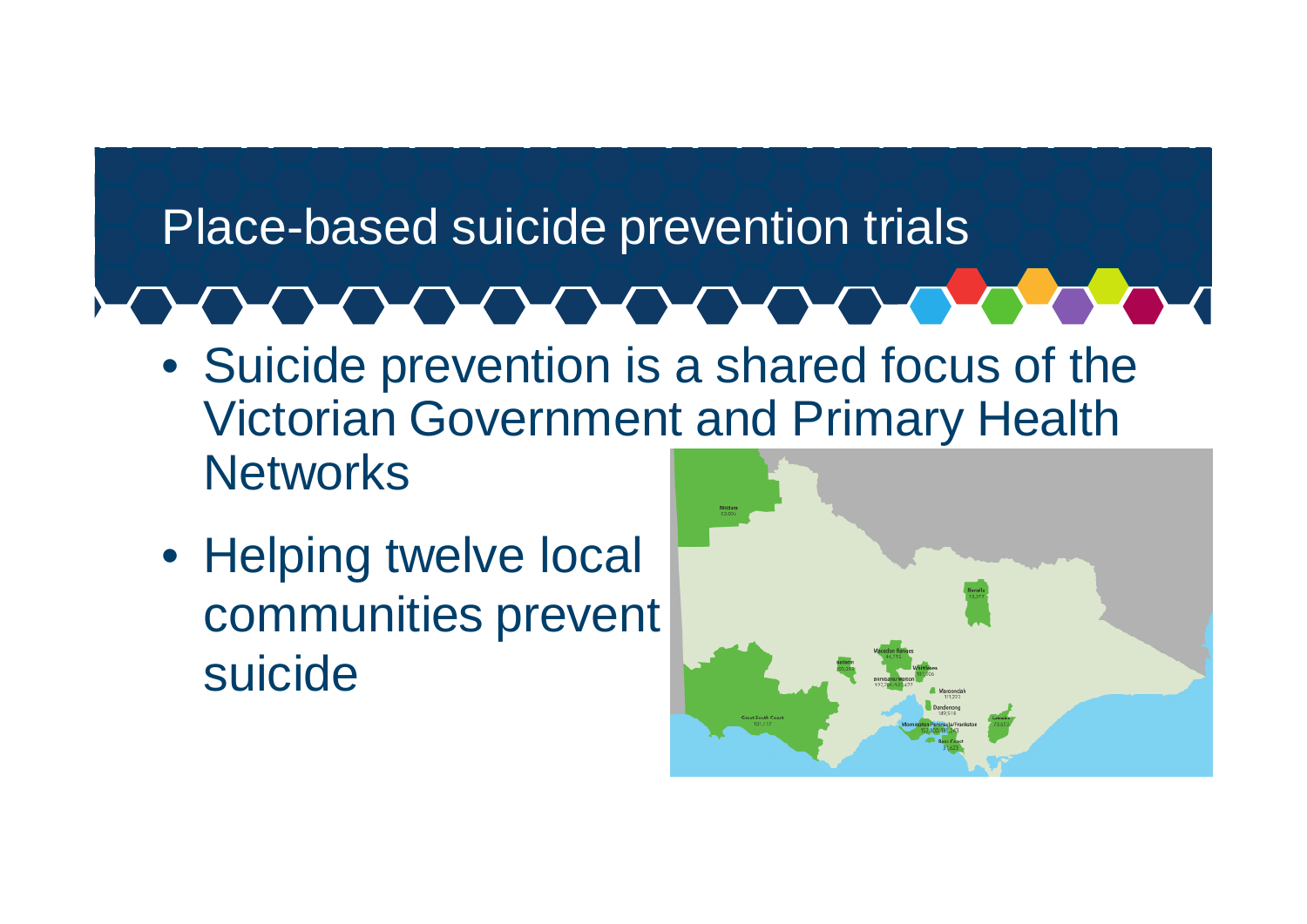# **Overview**

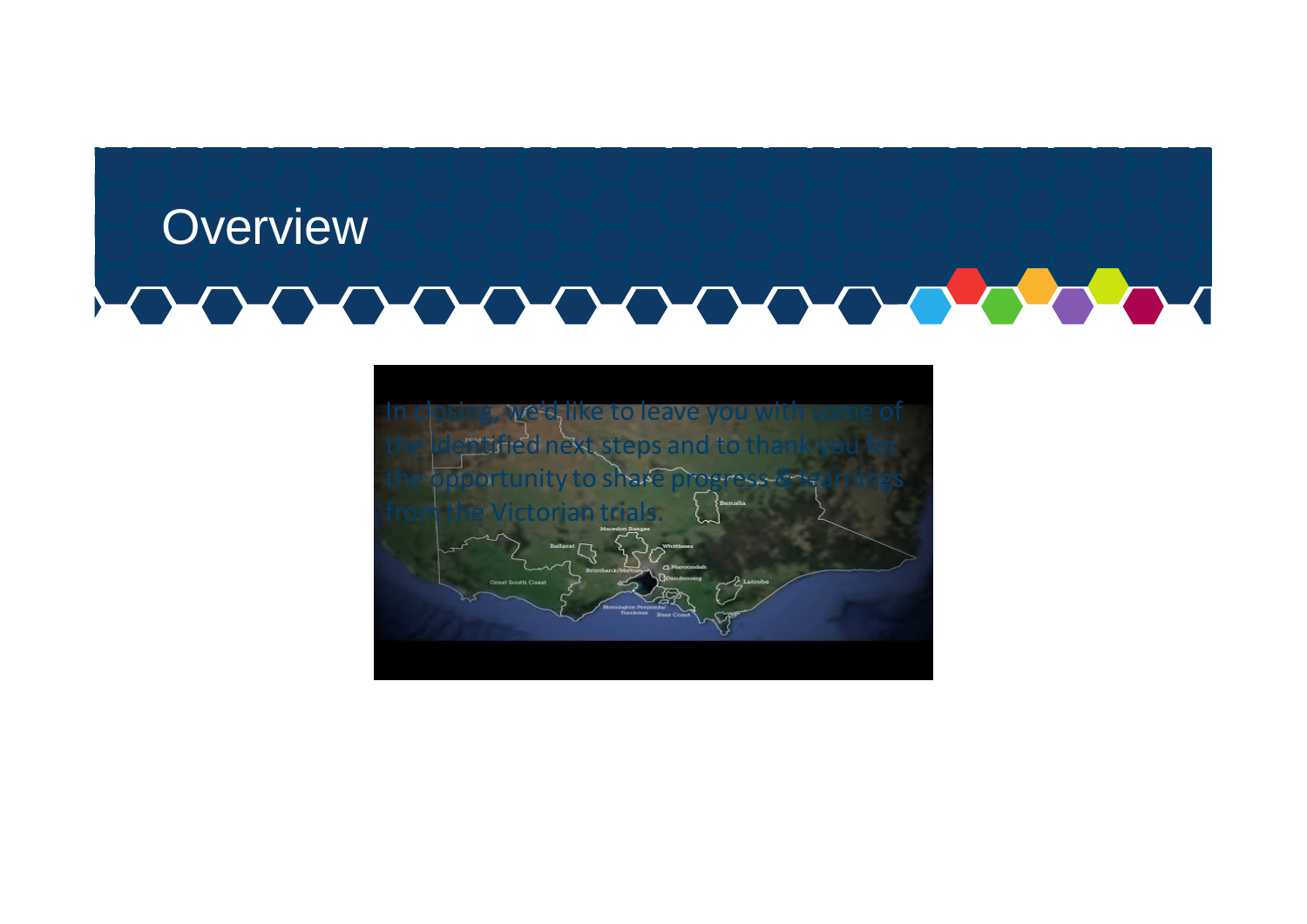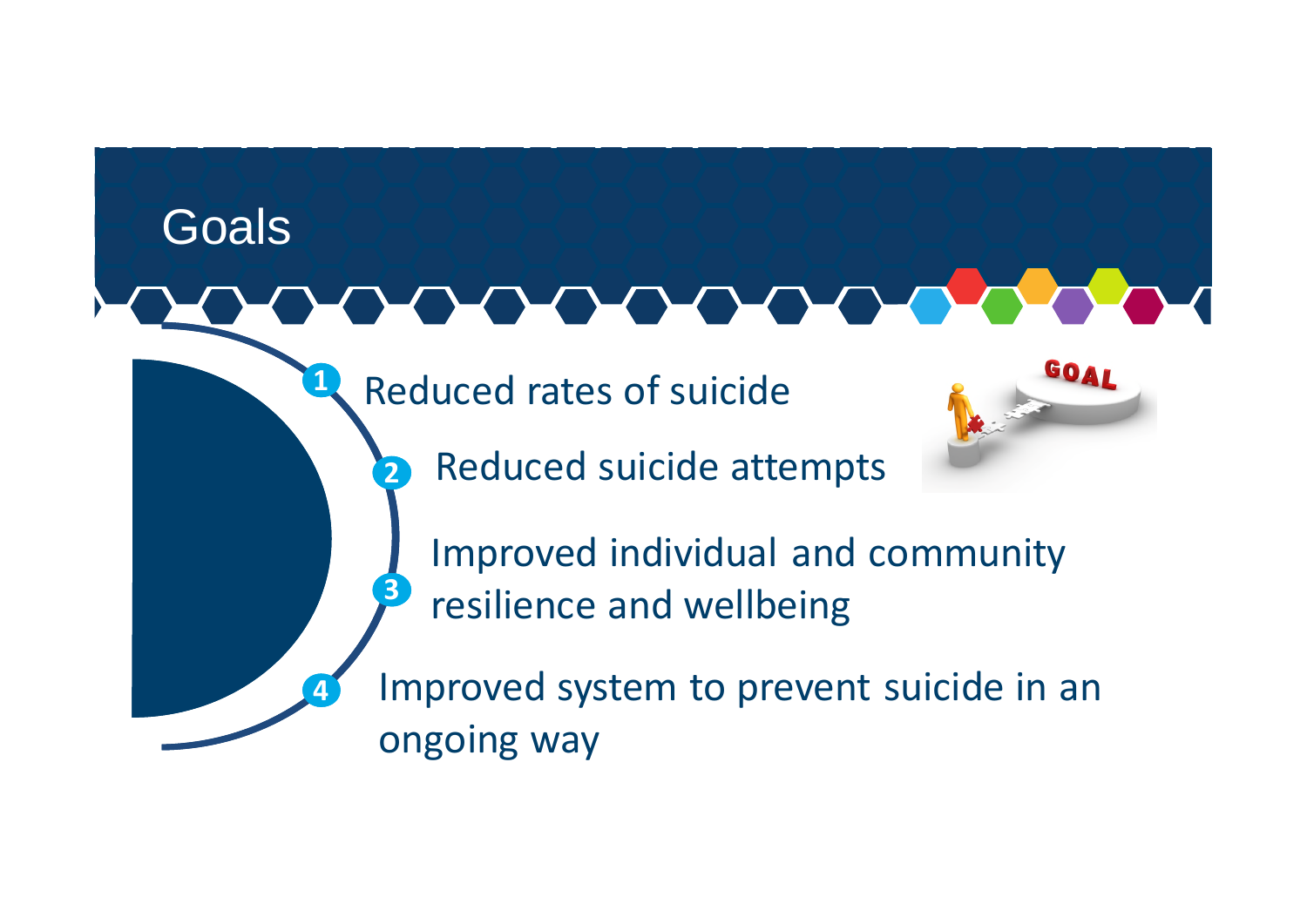#### Delivering place-based suicide prevention **PLANA** <u>and a state</u>

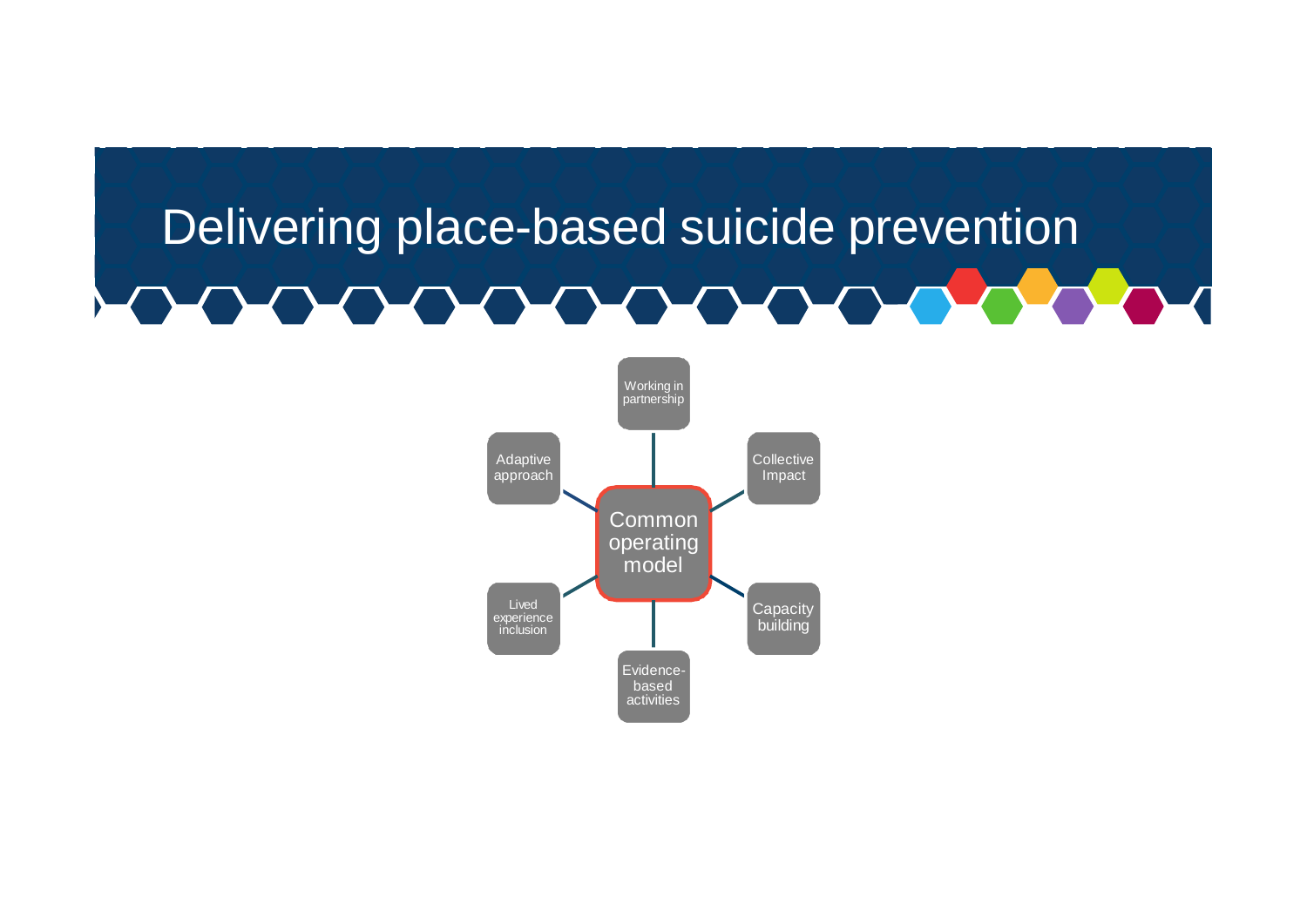### Working in partnership

- PHN-funded community based activities
- State-funded place-based activities
- Co-commissioning approach



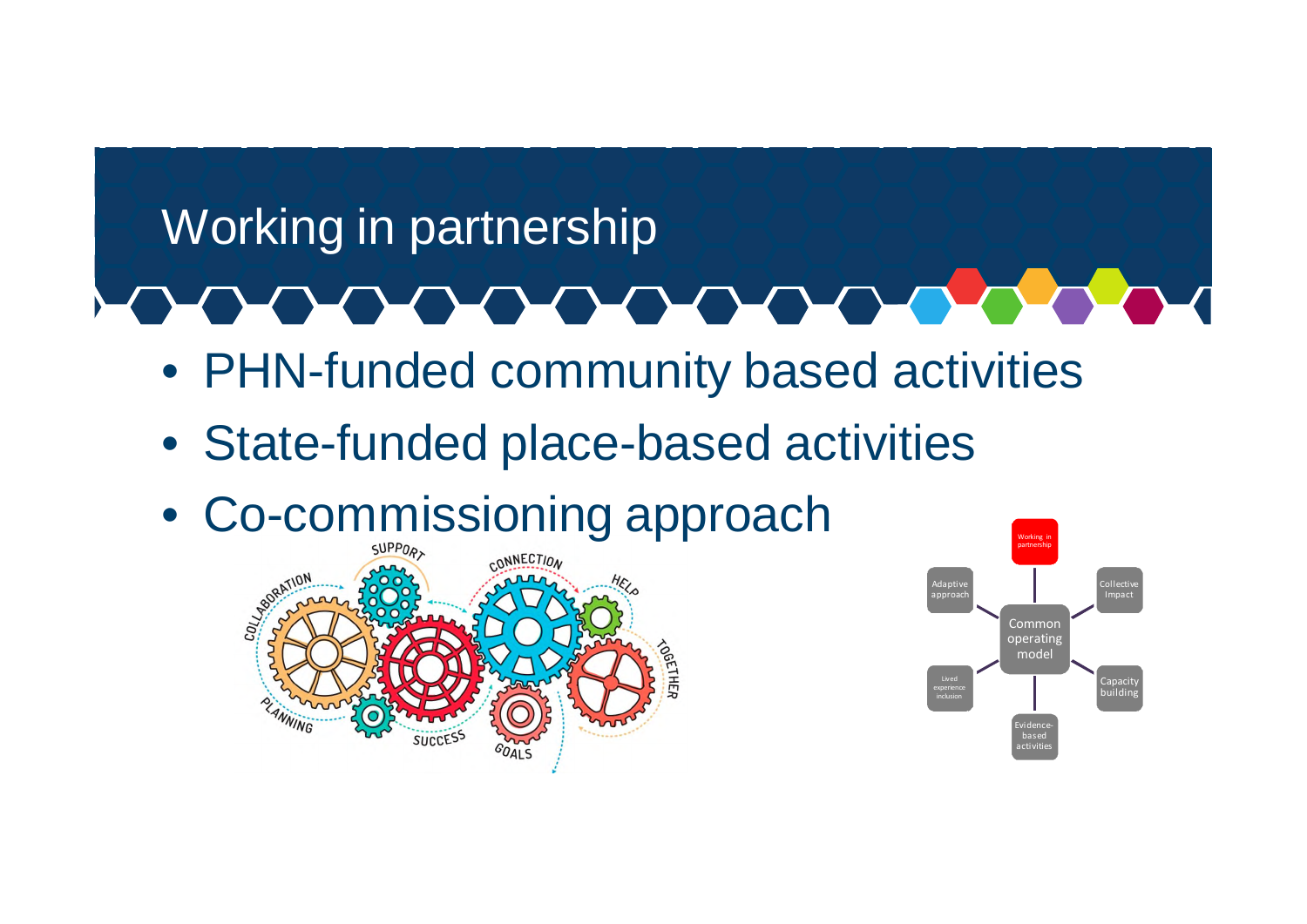# Collective impact approach **UNITED**

- Infrastructure *backbone support role*
- Continuous communication
- Consistent measurement
- Mutually reinforcing activities
- Shared agenda

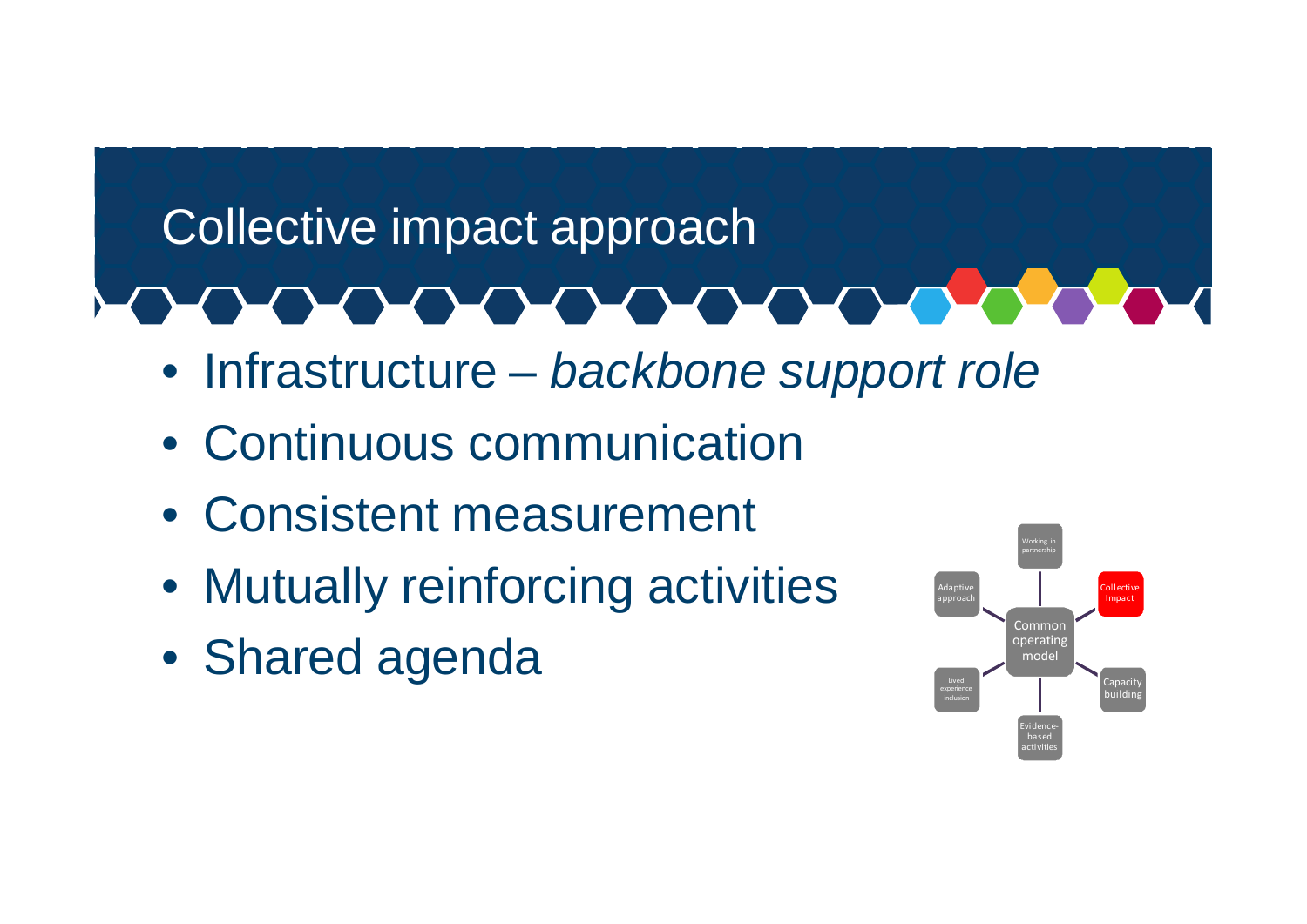# Community capacity building

- Local leadership and expertise
- Inclusive and multisectoral
- Shared understanding of issues
- Problem-solving
- System effectiveness

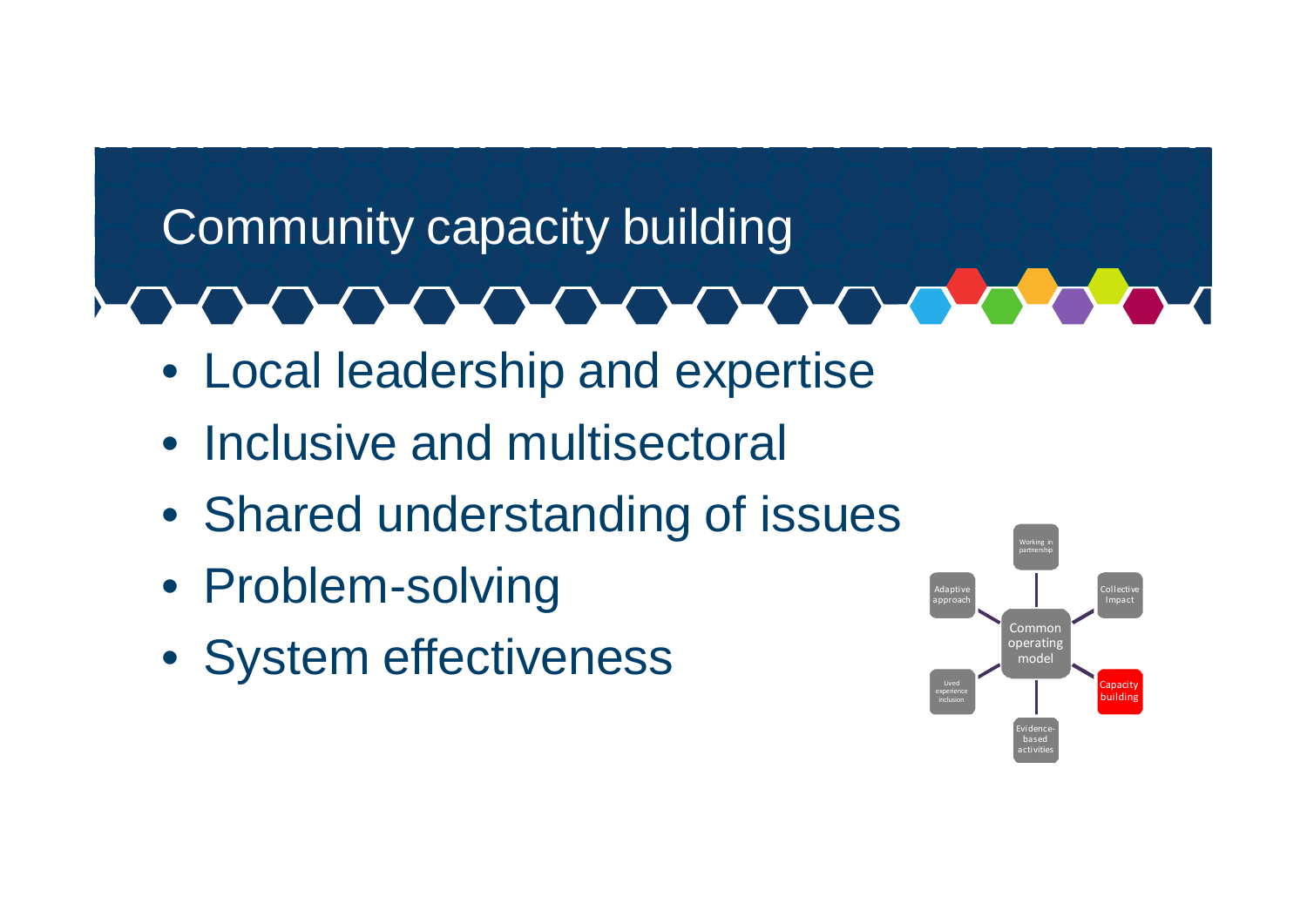### Evidence-based activities

- ATSISPEP: '*Solutions that work: what the evidence and our people tell us*'
- LifeSpan model as a systems framework;



- Training programs
- School based programs
	- Awareness programs
- Responsible media reporting
	- Reducing access to means

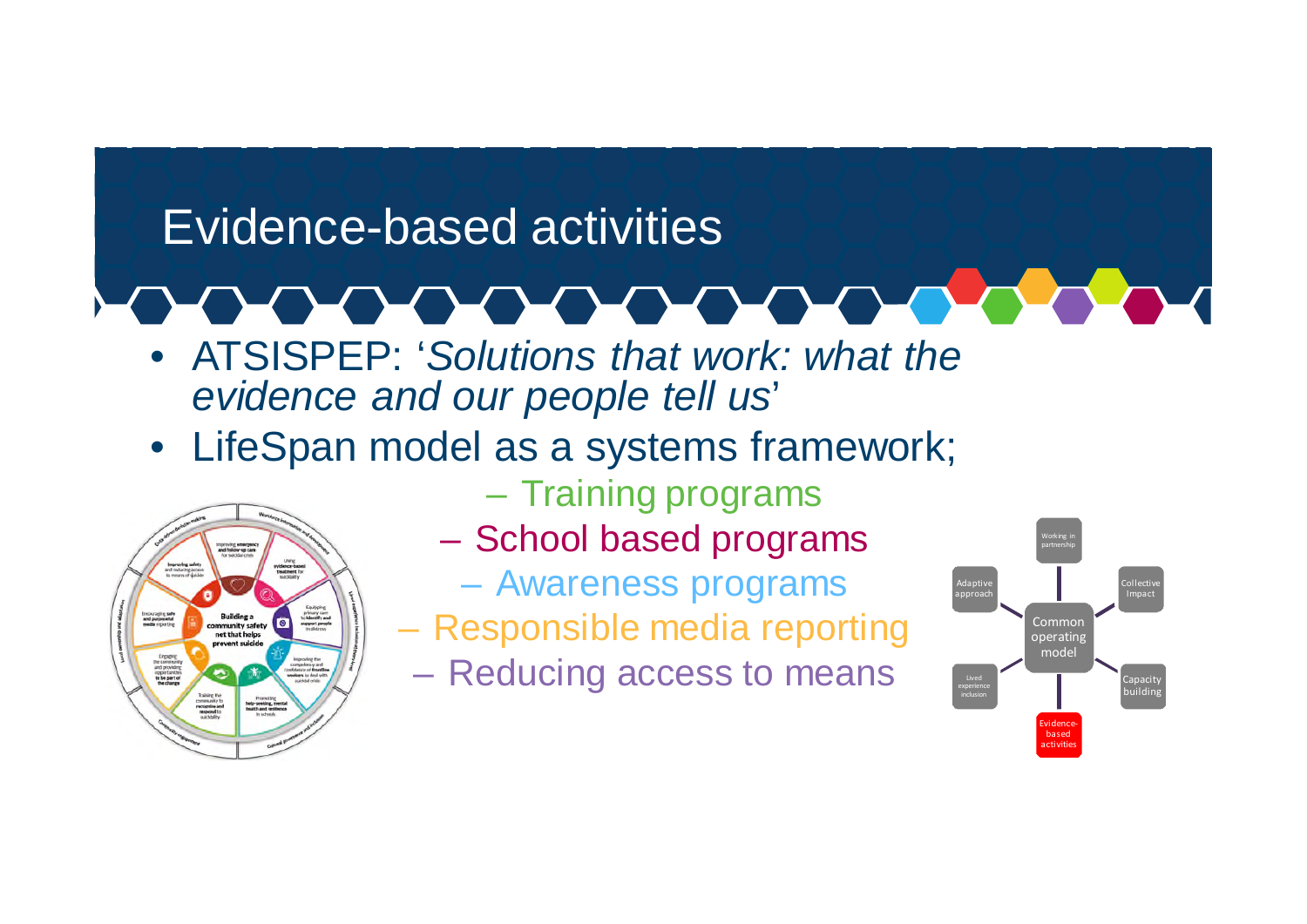### Lived experience inclusion <u>and and the set of the set of the set of the set of the set of the set of the set of the set of the set of the </u>



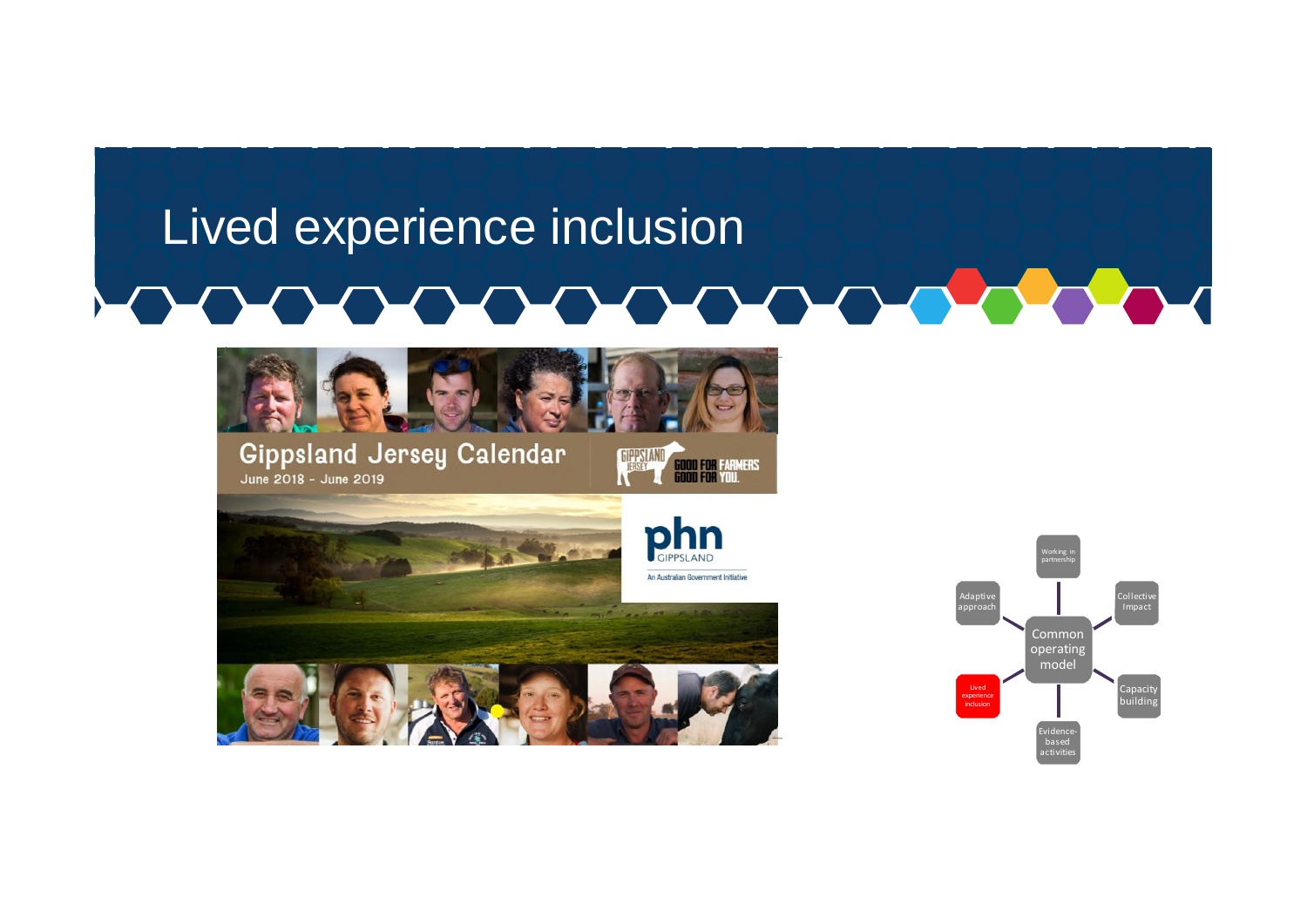### Adaptive approach to evaluation

# LO DO DO DO DO DO

#### **Phased evaluation**

#### **Establishment phase**

Exploring and in development - what needs to happen? November 2017 to November 2018

#### **Formative phase**

Evolving and being refined – how well is it working? February 2019 to December 2019

#### **Summative phase**

Stable and becoming established – what difference did it make? May 2020 to July 2021

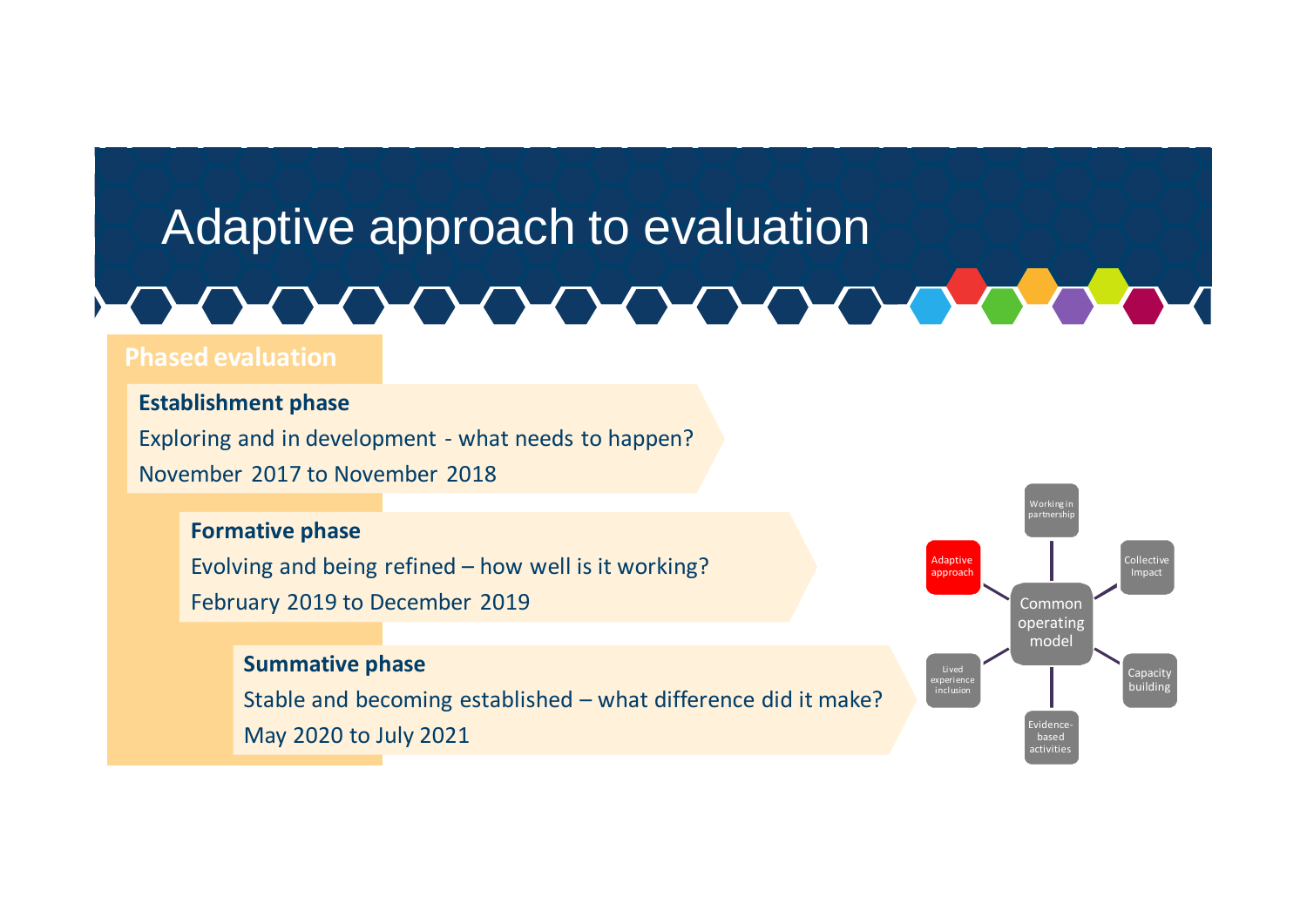## What are we learning?

- Consensus from stakeholders that the place-based approach is the right model
- Collective impact approach complementary *- Backbone support role is critical*
- Significant time required to build relationships & understandings of local nuances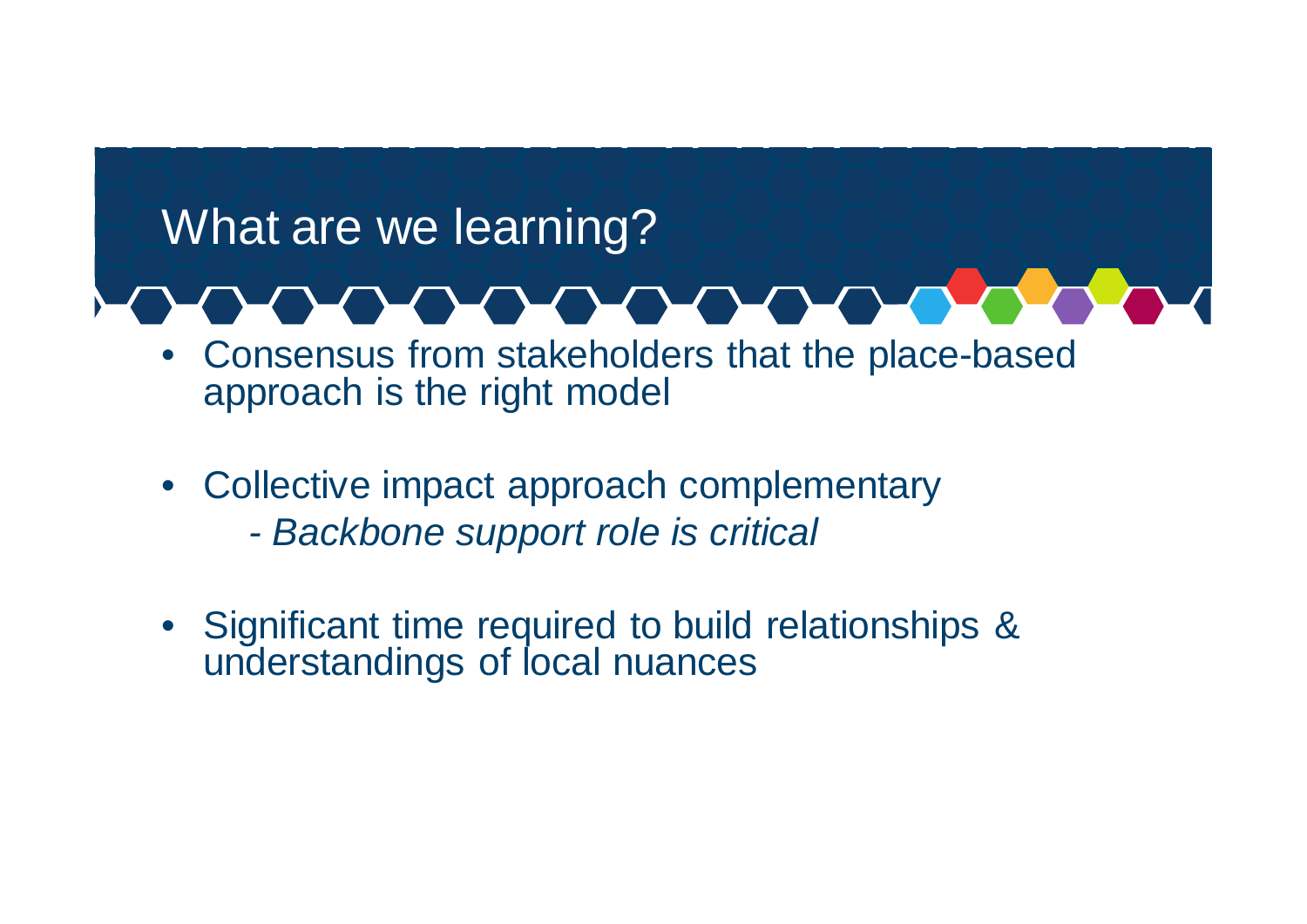# **Opportunities**

- Addressing data challenges & identifying emerging risk
- Postvention protocol development
- Harnessing the wisdom of lived experience
- Co-funding model and joint structures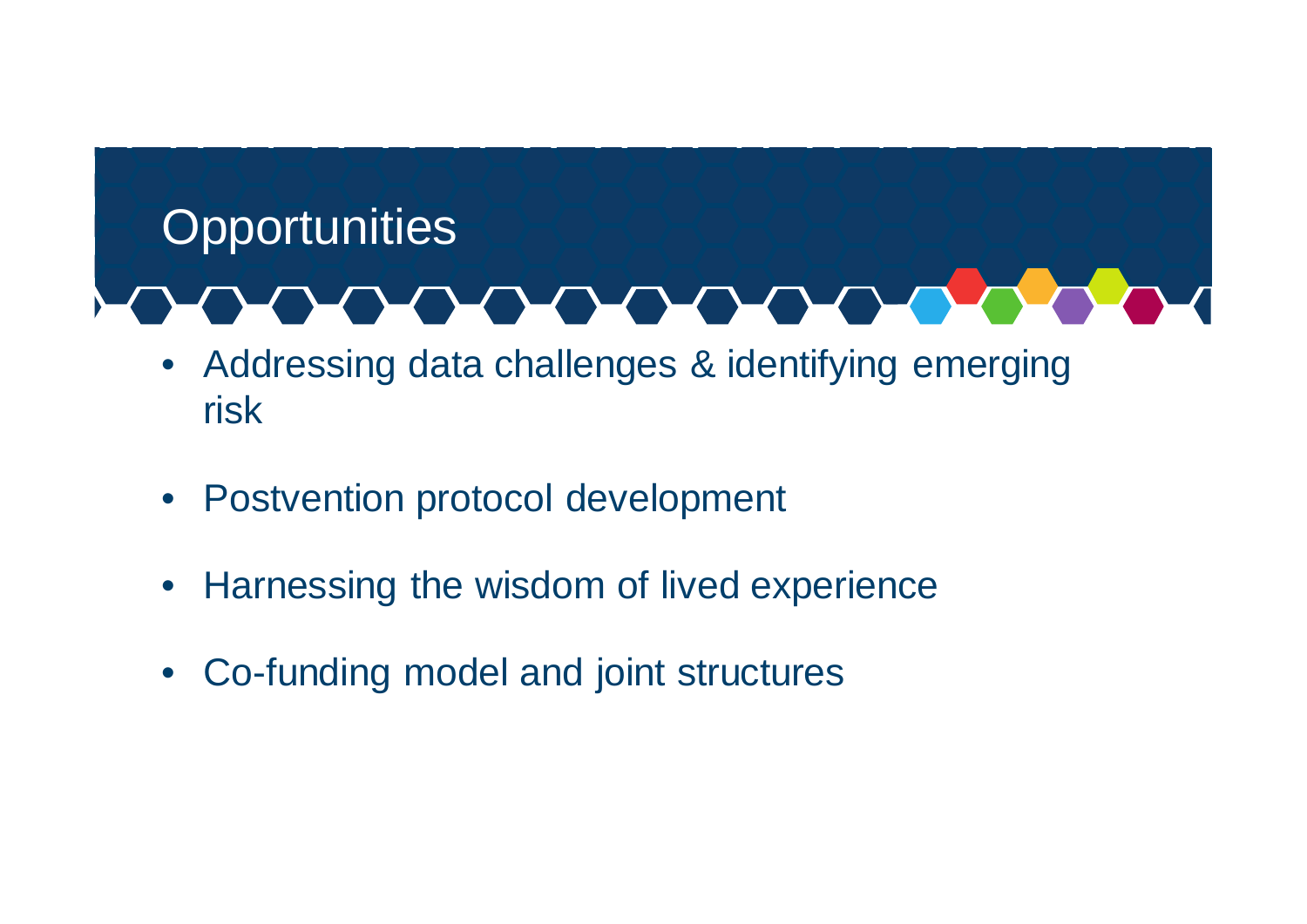# Next steps an an an an an an

- Maintaining current momentum
- Increasing community involvement
- Planning for sustainability

# THANK YOU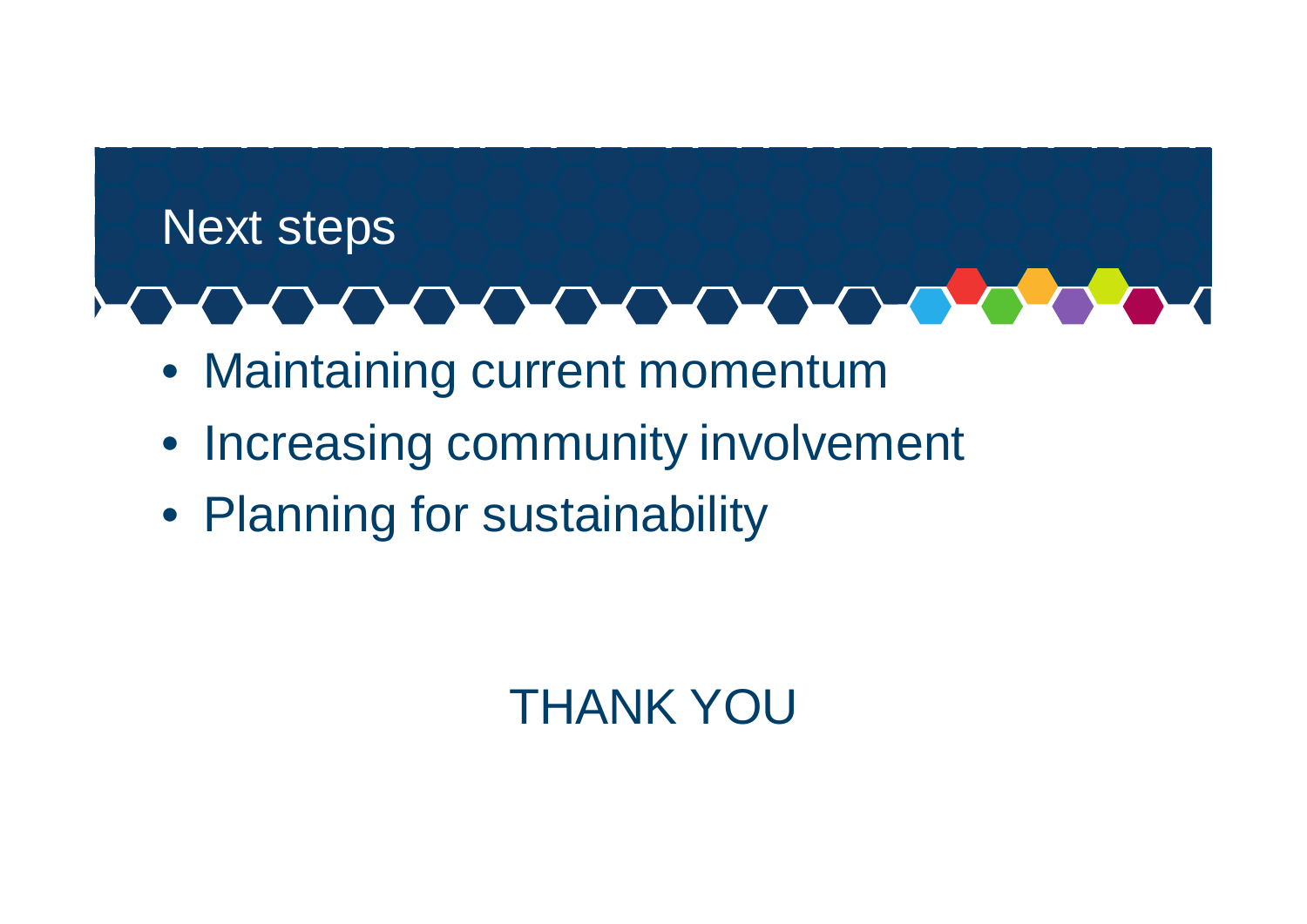

For further information please contact: suicide.prevention@dhhs.vic.gov.au



Supported by the Victorian Government.